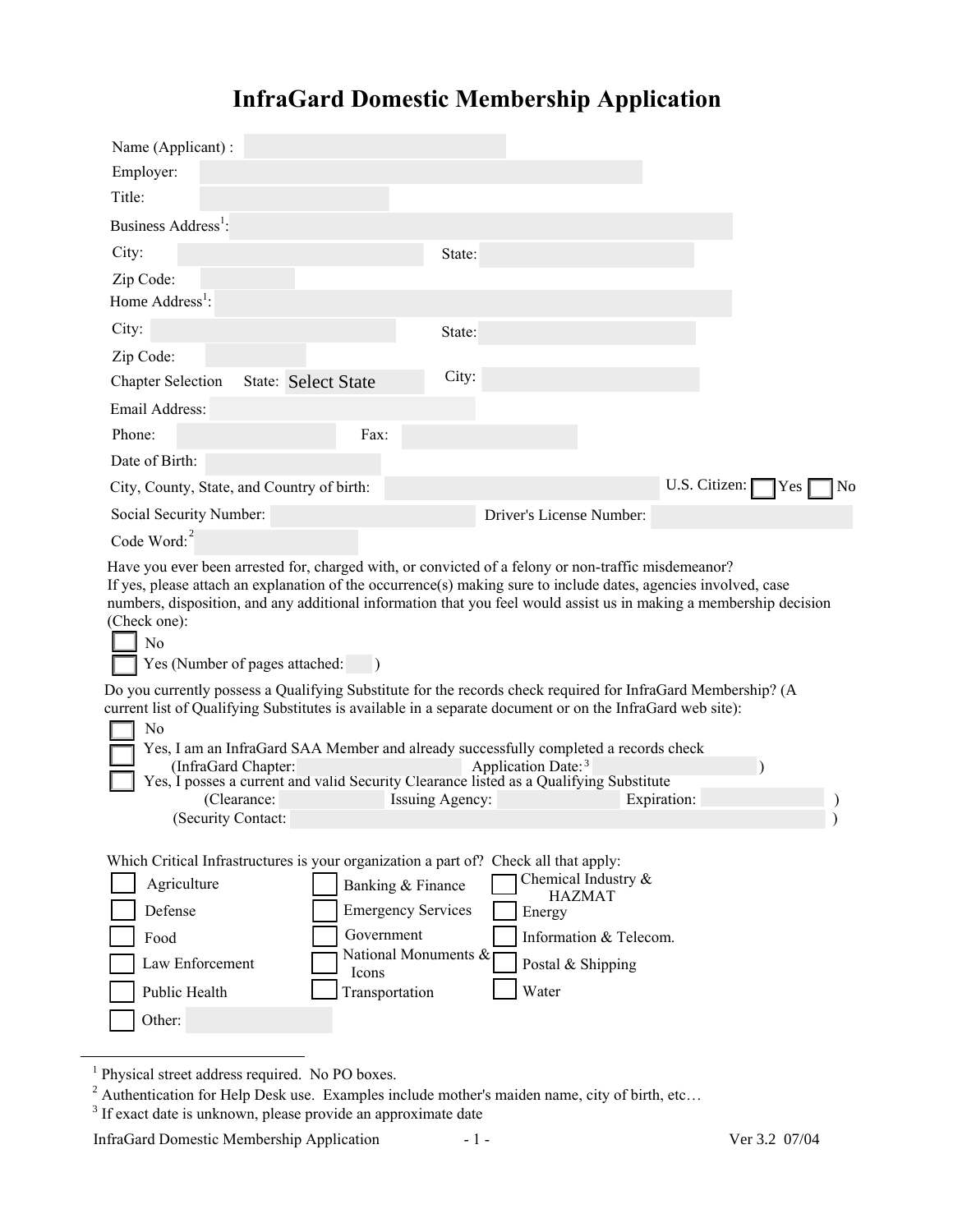If accepted as a member of InfraGard, Applicant may receive information that is sensitive and not publicly available ("Protected Information"). Protected Information may be provided by or through the InfraGard National Organization, InfraGard chapters, InfraGard members, partners of InfraGard, or other sources, and will be marked accordingly. If accepted as an InfraGard member, Applicant understands and agrees to the following terms : *regarding Protected Information*

- 1. **Participation is Voluntary.** Applicant is not obligated as a condition of InfraGard membership to disclose any information to the InfraGard National Organization or any InfraGard chapter, partner, or member.
- 2. **Confidentiality and Non-Disclosure.** Protected Information is to be regarded as Business Confidential and shall not be disclosed beyond its intended scope.
- 3. **No guarantee of fitness.** Protected Information is provided as a service to InfraGard members and may be unevaluated and unverified. As such Protected Information is not guaranteed to be accurate, complete, or actionable.
- 4. **Submission in Good Faith.** Applicant agrees that it will not submit information which it knows at the time of submission to be false, and that it will submit information only to further InfraGard's stated purposes.
- 5. **Federal Agencies will exercise care to protect information.** To the extent allowed by law, information received from InfraGard members that is marked "InfraGard Protected Information" shall be protected from agency disclosure under 5 USC §552 (commonly referred to as the Freedom of Information Act ("FOIA")), and from publication, divulgence, or release in any other manner pursuant to the prohibitions of the Trade Secrets Act, 18 USC §1905.

Applicant understands and agrees that InfraGard is not to be commercially exploited as a forum to market products or services and that doing so may result in the revocation of Applicant's membership in InfraGard.

Applicant, if accepted as an InfraGard member, agrees to act in a manner consistent with the InfraGard National By-Laws, as the ByLaws may be amended from time to time, as well as any other duly enacted national requirements of InfraGard.

Applicant requirements:

- US Citizen by birth as defined by 8 USC §1401-§1409, OR US Citizen by Naturalization as defined by 8 USC §1421-§1459;
- Over 18 years of age on the date of completion of this Application;
- Consent to a records check that yields a satisfactory result as determined by the FBI in its sole discretion, OR posses a Qualifying Substitute;
- Consent to periodic re-confirmation of membership requirements;
- Agree to and complete this InfraGard Membership Application Form;
- Any further requirements (if more restrictive) mandated by the local chapter and approved by the FBI.

Applicant acknowledges that their affiliation with InfraGard may be disclosed by InfraGard to another InfraGard member, chapter, or partner. Applicant may choose to protect from *public* disclosure their affiliation with InfraGard, and request that InfraGard and InfraGard Partners also protect from public disclosure the Applicant's affiliation with InfraGard to the full extent permitted by law.

May InfraGard *publicly* disclose Applicant's association with InfraGard? (Check one):

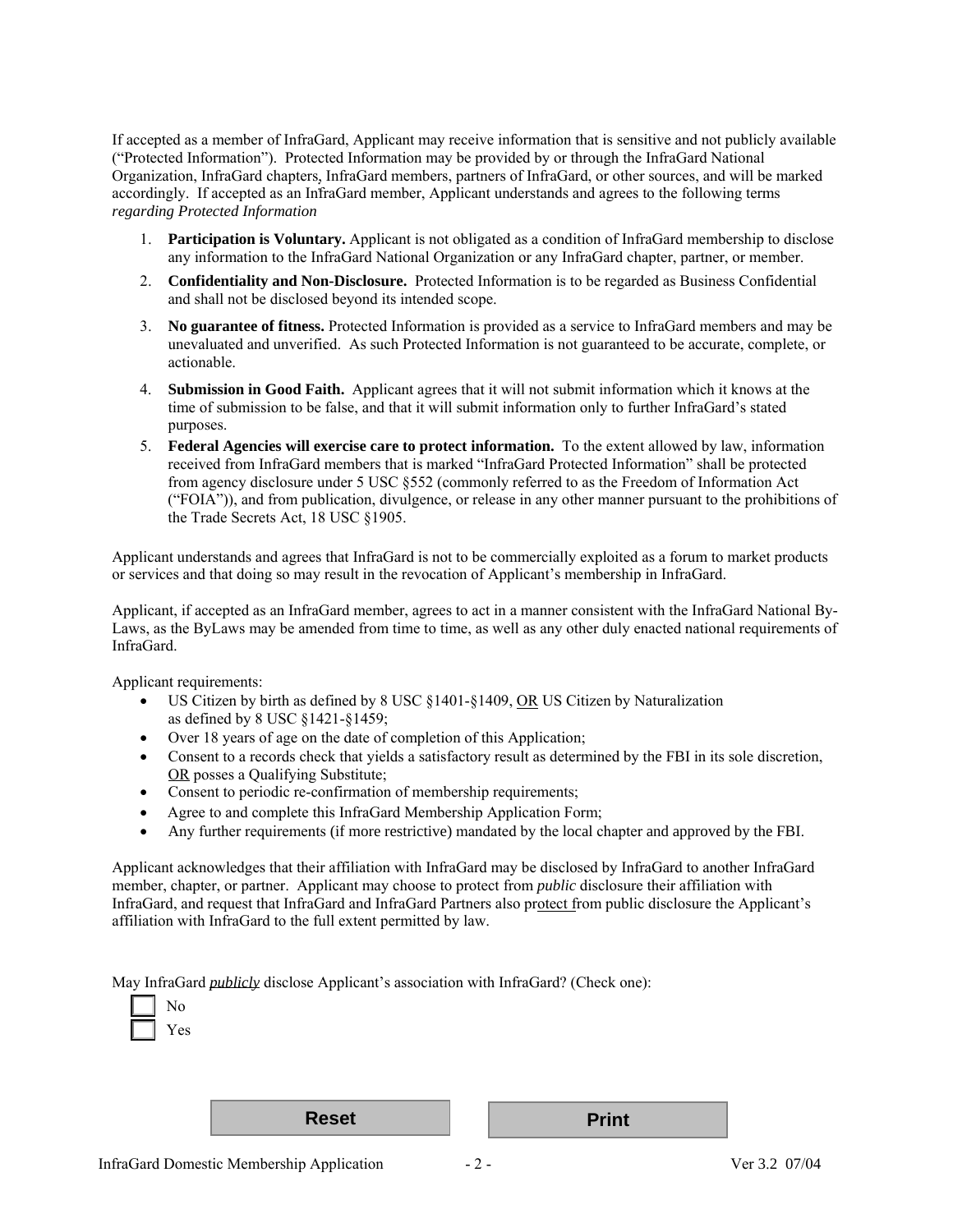### **PRIVACY ACT STATEMENT AND CONSENT**

#### **Authority:**

Collection of this information is authorized under 28 CFR. § 0.85.

#### **Principal Purpose and Routine Uses**

The information collected on this form will be used for the principal purpose of conducting security risk assessments on InfraGard Members and applicants. As part of this assessment, the collected data may also be used to assist in determining approval, denial, revocation or renewal of access to the InfraGard Secure web site and the authorization to receive InfraGard sensitive information. Information provided by me will be protected and used in strict compliance with the Privacy Act and the routine uses most recently published in the Federal Register for the FBI's Central Records System (Justice/FBI-002) and the FBI's Blanket Routine Uses (Justice/FBI-BRU).

#### **Social Security Account Number**

Your Social Security Account Number (SSAN) is requested to check criminal, immigration, national security and other electronic databases. Because other people may have the same name and birth date, your SSAN will be used to facilitate accurate identification and to help eliminate the possibility of misidentification of individuals for whom a security risk assessment or database check is being conducted.

#### **Effects of Nondisclosure or Falsification**

Completion of this application and provision of your SSAN is voluntary. However, failure to provide the requested information may result in your application being rejected for membership in InfraGard or your membership revoked. Knowingly falsifying or concealing information requested on this form will result in your application being rejected or your membership revoked. In addition, Title 18 Section 1001 of the U.S. Code provides that knowingly falsifying or concealing a material fact may under certain circumstances constitute a felony resulting in fines and/or imprisonment.

#### **Consent**

By signing an InfraGard Membership Application Form, I hereby authorize the FBI to obtain and verify any information relevant to assessing my suitability to access, possess, use, receive or transfer sensitive InfraGard Information. This information may include, but is not limited to, law enforcement and intelligence information. I further authorize the FBI to disclose information obtained in connection with my security risk assessment in order to verify the accuracy or completeness of the information I have provided to the FBI. Other than to verify my information, I do not authorize the FBI to disclose for the purpose of conducting my security risk assessment information provided by me on this form absent my further written consent.

#### **Paperwork Reduction Act Notice**

The information required on this form is in accordance with the Paper Work Reduction Act of 1995. The purpose of this information is to assist the FBI in security risk assessments for entities and individuals who are InfraGard Members or applicants. The estimated average burden associated with this collection of information is 20 minutes, depending on circumstances. Comments concerning the accuracy of this burden estimate and suggestions for reducing this burden should be directed to Federal Bureau of Investigation, Records/Information Dissemination Section, 935 Pennsylvania Ave., N.W., Washington, DC 920535.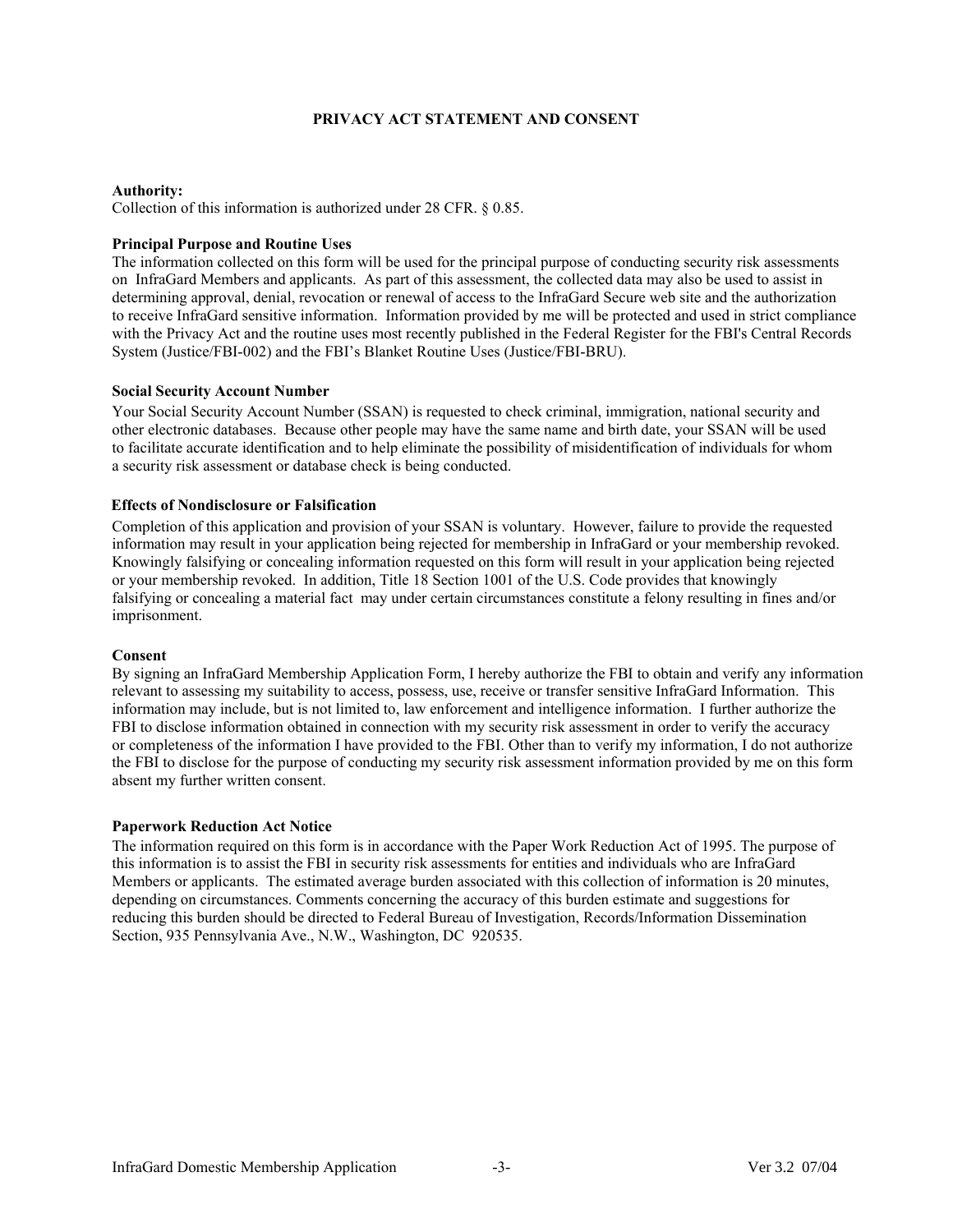I understand that this is a legally binding document and false statements provided by me are violations of federal law and may lead to criminal prosecution or other legal action. To the best of my knowledge and belief, I affirm that a). I meet all of the requirements to be an InfraGard member; b). The information I have provided herein is true, complete and correct; and c). I have reviewed the InfraGard Code of Ethics and I agree to abide by its covenants.

|                                                |                                  | Date: |  |  |  |
|------------------------------------------------|----------------------------------|-------|--|--|--|
| PRINTED NAME                                   |                                  |       |  |  |  |
|                                                |                                  |       |  |  |  |
|                                                |                                  | Date: |  |  |  |
| <b>SIGNATURE</b>                               |                                  |       |  |  |  |
|                                                |                                  |       |  |  |  |
|                                                |                                  |       |  |  |  |
|                                                |                                  |       |  |  |  |
|                                                | Below this Line for FBI Use Only |       |  |  |  |
| Special Agent in Charge or Appointed Designee: |                                  |       |  |  |  |
| Witness:                                       |                                  |       |  |  |  |